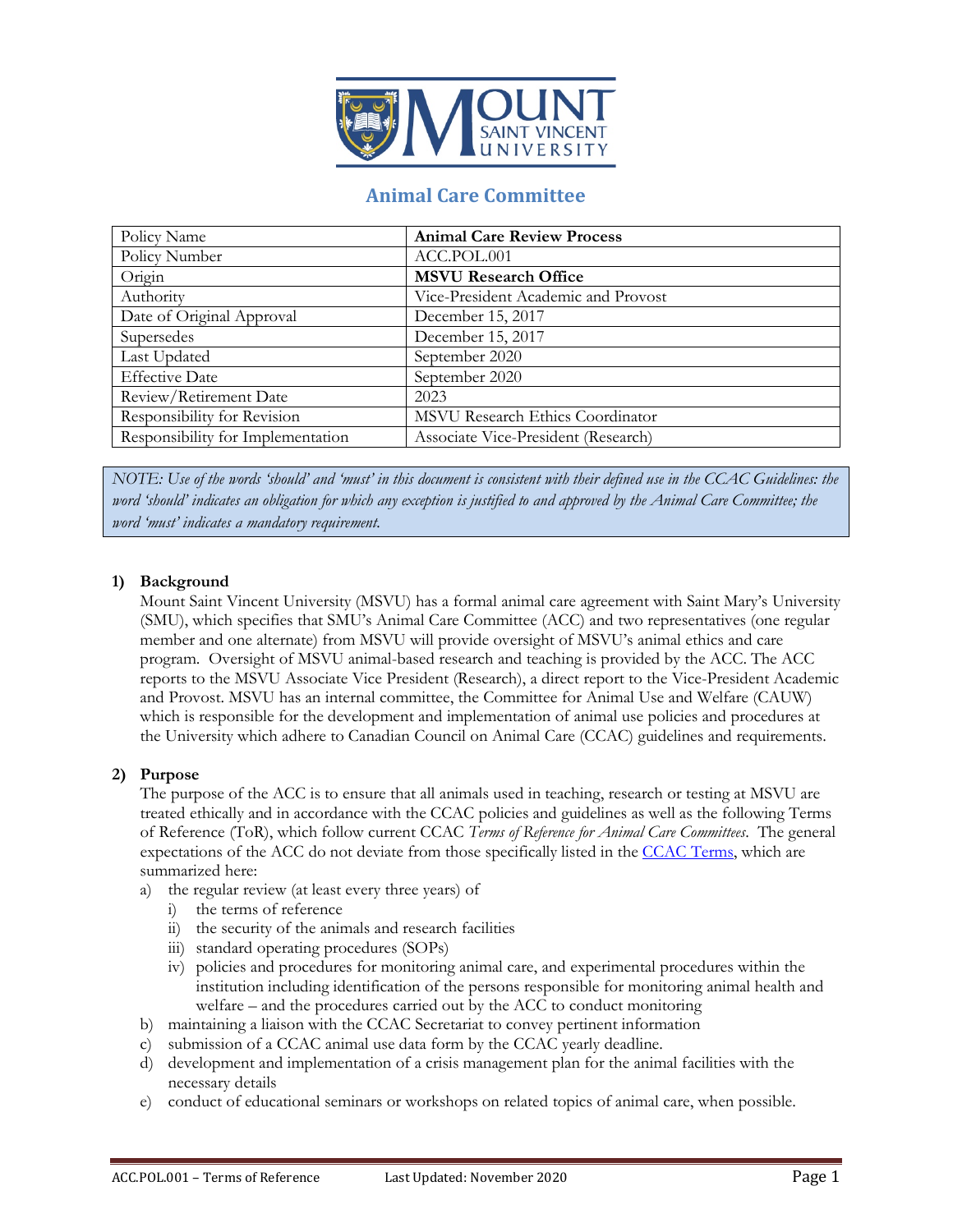- f) maintaining a high profile within the university and the community to demonstrate the university's efforts in promoting animal welfare and in the interest of transparency.
- g) develop and maintain communication with animal welfare organizations.

# **3) Authority**

The SMU Vice President Academic and Research (VPAR) is ultimately responsible for the animal care and use program at SMU and the MSVU Vice-President Academic and Provost (VPAP) is responsible for all animal care and use at MSVU, an organization for which the ACC oversees animal care through a Memorandum of Understanding.

Under the authority granted by the MSVU VPAP, the Associate Vice-President (Research) and Dean of Arts & Science at MSVU are granted oversight responsibility for the animal care and use program at the University.

- a) The ACC and the consulting veterinarian have been granted authority by MSVU to:
	- i) stop any procedure if it considers that unnecessary distress or pain is being experienced by an animal.
	- ii) stop immediately any use of animals which deviates from the approved use, any non-approved procedure, or any procedure causing unforeseen pain or distress to animals.
	- iii) have an animal euthanized humanely if pain or distress caused to the animal is not part of the approved protocol and cannot be alleviated.
	- iv) order the withholding of research funds and/or animal ordering privileges for projects in noncompliance with the applicable requirements.
- b) The ACC Chair and veterinarian shall always have access to any MSVU locations where animals are housed or used, this may include locations that may be proposed for use.
- c) The ACC may delegate the authority to treat, to remove from a study, or to euthanize animals according to the veterinarian's professional judgement. The veterinarian may delegate this responsibility.
- d) MSVU shall ensure that the MSVU Release of Funds form is submitted prior to release of any research funds (grants or contracts) that involve animal participants and certify that ACC approval is in place before funds are released;

# **4) ACC Membership**

# **a) Members**

The Animal Care Committee will have the following membership:

- Committee Chair (full-time faculty member, nominated by the SMU Dean of Science and/or the Associate Vice President Research and appointed by the VPAR). The Chair should not be directly involved in the management of SMU's Animal Facilities, be a clinical veterinarian for SMU, be an employee responsible for ensuring CCAC guideline compliance, or be involved in a significant number of animal use protocols submitted to the committee.
- Consulting Veterinarian (*ex officio*);
- Animal Care Technician (*ex officio*);
- Animal Care Coordinator (*ex officio*);
- Research Grants Officer (*ex officio, non-voting*);
- Two faculty members experienced in animal-based research;
- One faculty member whose teaching, testing and research activities do not involve or depend on the use of animals,
- One Saint Mary's University graduate student;
- At least one (up to two) community member(s) that do not have an affiliation with Saint Mary's and have not conducted research, teaching or testing involving animals.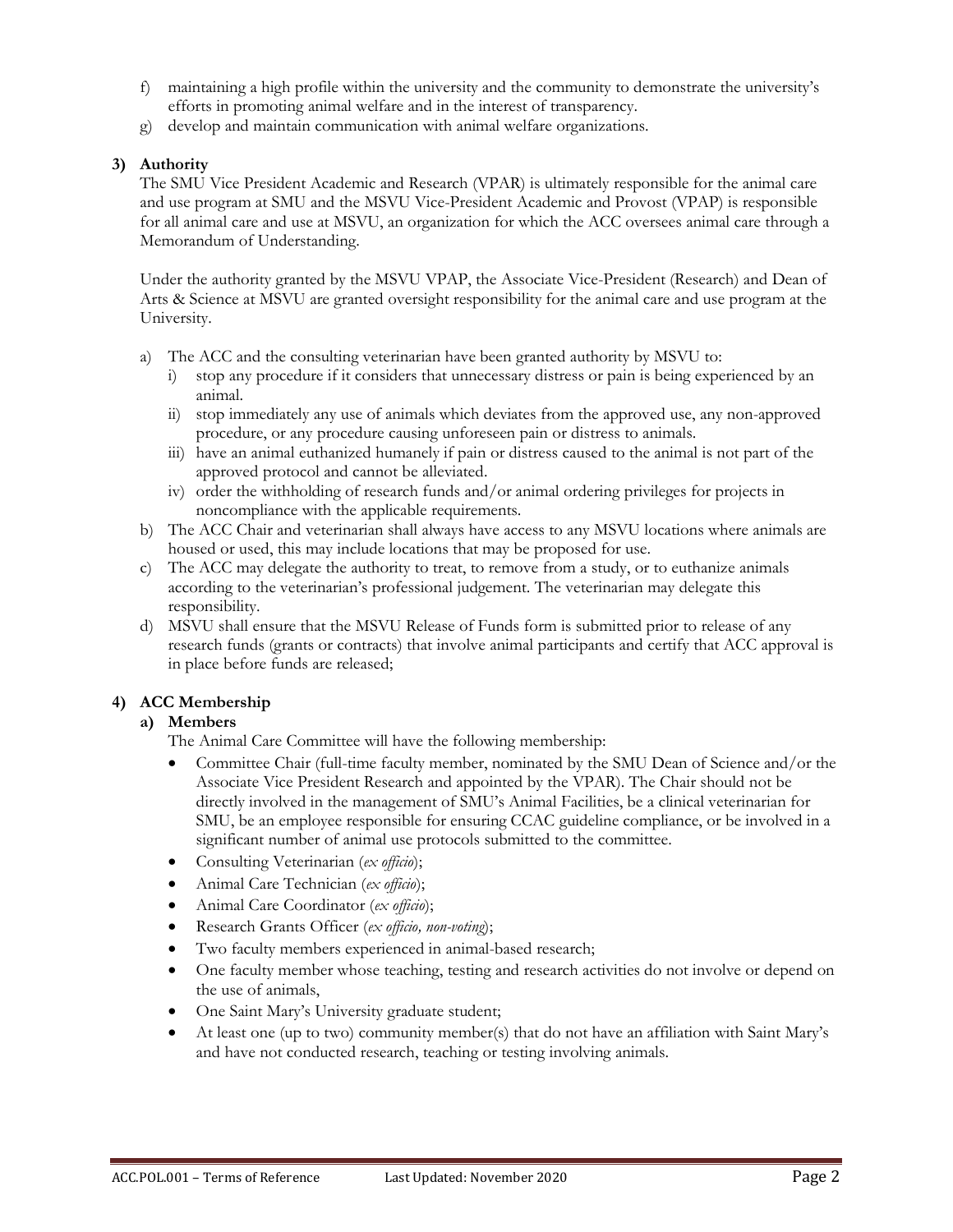• One faculty member from Mount Saint Vincent University\*, whose animal care program oversight is described in a Memorandum of Understanding with Saint Mary's University, appointed by the MSVU Associate Vice-President Research;

\*MSVU will wherever possible, appoint one alternate MSVU faculty member who has experience working with animals and who is appointed by the MSVU Associate Vice-President (Research).

# **b) Term of Appointment**

Any MSVU ACC Committee member(s) shall be appointed for a three (3) year term and are normally renewable to a maximum of six (6) consecutive years.

## **c) Confidentiality**

Committee members must respect the confidentiality of ACC matters and the privacy and/or intellectual property of those who submit material for review. Committee members must not distribute or share any ACC material. All deliberations, discussions, and decisions of the Committee are confidential. Communication of any recommendations, decisions or proceedings that relate to MSVU use of animals should be provided by the ACC Chair or Coordinator, on behalf of the Committee, to the MSVU Research Office via the Research Ethics Coordinator.

- i) All proceedings of the Committee are subject to the University's policies including Responsible Conduct of Research, Grants and Research Policies, and Conflict of Interest Policy.
- ii) Committee members must respect the confidentiality of SMU ACC matters and the privacy and/or intellectual property of those who submit material for review. Committee members must not distribute or share any ACC material. All deliberations, discussions, and decisions of the Committee are confidential. Communication of any recommendations, decisions or proceeding should be made by the ACC Chair or Coordinator, on behalf of the Committee.

## **d) New Member Training**

- i) Newly appointed members should meet with the Coordinator and the Chair for basic training before preparing for their first meeting, to ensure they have access to the SMU ACC TOR, key policies, and an example of the most recent meeting minutes (and what confidentiality implies for members).
- ii) Newly appointed community and student members also receive the Manual for Community Representatives (CCAC) and a link to the CCAC's Three R's microsite. Using the CCAC syllabus as a guide to ongoing training opportunities for existing members is required and documented and should be included as a standing agenda item at ACC meetings.

# **e) Support**

The ACC coordinator supports the ACC by ensuring that animal use protocols are well managed, that committee minutes and reports are promptly produced and distributed, that all exchanges between the ACC and animal users are well documented and filed in a timely manner, and that animal users and ACC members are provided with necessary information. The Research Ethics Coordinator at MSVU shall work closely with the SMU ACC Coordinator to ensure timely exchange of information and documentation required to fulfill its role in Animal Care at MSVU.

# **5) Meetings, Quorum and Reporting**

- a) The ACC shall establish a schedule of meetings and publish deadlines for submission of protocols.
- b) There shall be at least five (5) meetings per year, or more as necessary to fulfill requirements as set out in the terms of reference and to ensure that all animal use at MSVU is in compliance with University, municipal, provincial, and federal guidelines as well as Canadian Council on Animal Care (CCAC) standards.
	- i) One of these scheduled meetings shall be the Annual General Meeting (AGM) normally scheduled in October or November.
	- ii) Additional meetings may be held as necessary.
	- iii) MSVU will host at least one ACC meeting per academic year.
- c) The schedule of ACC meetings and associated submission deadlines for the entire calendar year should be made public in late December of the previous year.
- d) Quorum shall be determined with 50% of the ACC membership plus one member.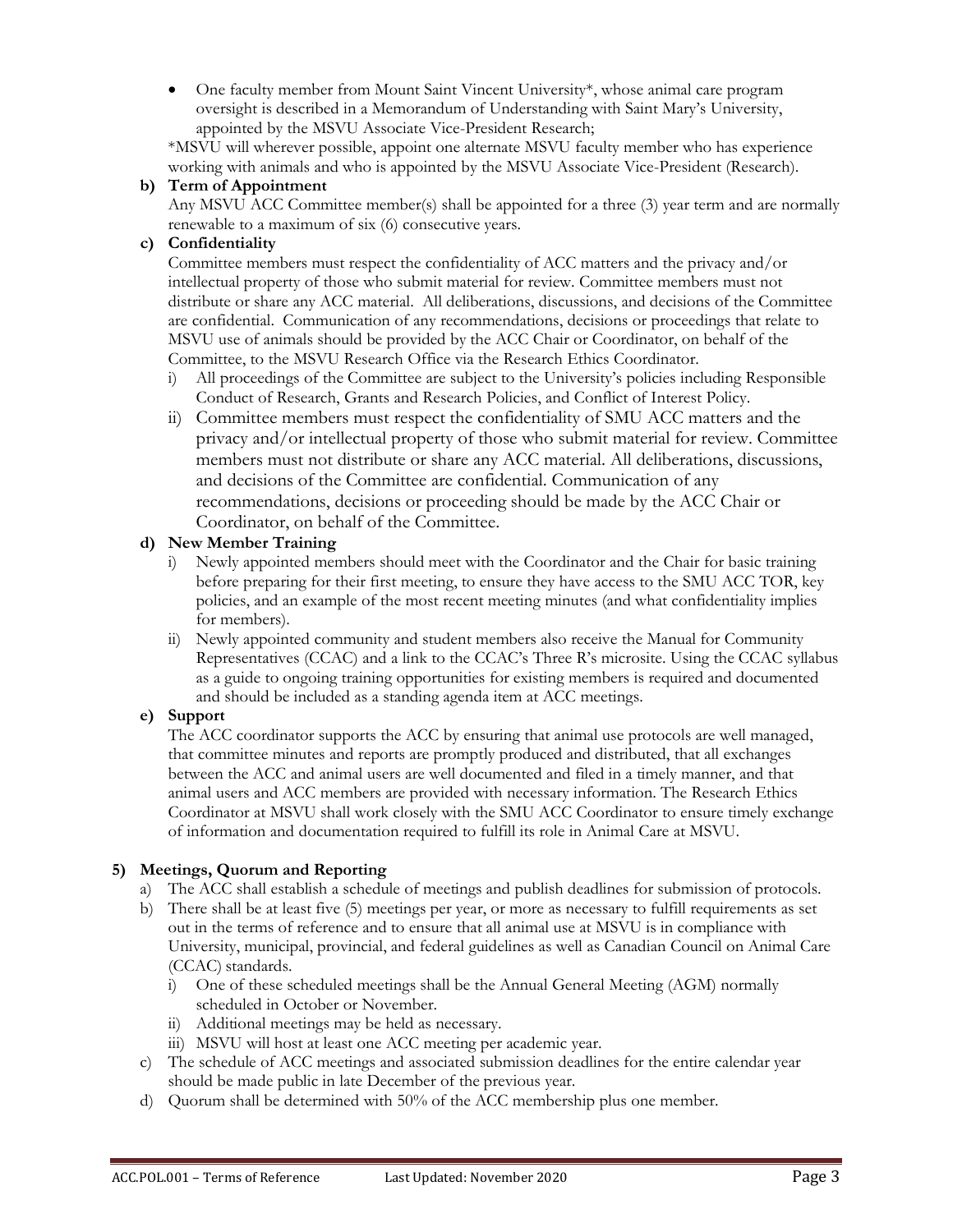- i) Quorum must include the consulting veterinarian, a community member, the ACC Chair and the ACC coordinator.
- e) Recordkeeping:
	- i) The ACC reports to the MSVU Research Ethics Coordinator, a direct report to the MSVU Associate Vice-President (Research), who is in turn a direct report to the Vice-President Academic and Provost.
	- ii) It is the responsibility of the ACC Coordinator to produce minutes documenting ACC discussions, decisions and modifications to MSVU protocols and forward them to the MSVU Compliance Officer/Research Ethics Coordinator. The MSVU Compliance Officer shall ensure that the Associate Vice-President (Research) is informed of all MSVU protocols and their status.

#### **6) ACC Responsibilities**

The ACC has a responsibility to ensure that no research or testing project or teaching program (including field studies) involving animals be commenced without prior ACC approval of a written use protocol; further to this, that no animals be acquired or used before such approval. This includes internally funded projects. The ACC shall ensure that no animals be held for display or breeding purposes, or for eventual use in research, teaching or testing projects, without prior ACC approval of a written animal use protocol, except where current CCAC guidelines provide for exemptions. The ACC should also be aware of other animal-based activities within the institution, such as commercial or recreational activities, and should work with the persons responsible for these activities to ensure that animal care and use is undertaken according to appropriate procedures.

The ACC shall:

- a) establish and implement policies and procedures that provide a system of animal care which complies with legal and ethical requirements and recommends on implementation of and modifications to policy;
- b) at least every three  $(3)$  years review:
	- i) its terms of reference to ensure compliance with the most recent CCAC guidelinesor policies and changing needs within the institution, the scientific community, the animal welfare community and society as awhole,
	- ii) the security of the animals and research facilities,
	- iii) standard operating procedures and institutional animal care and use policies;
	- iv) policies and procedures for monitoring animal care and experimental procedures within the institution.
- c) inform potential investigators of their responsibility to bring to the attention of the ACC, any research or teaching protocol which involves the use of live animals before any work with animals commences or animals are brought on campus;
- d) require that all animal users submit appropriate animal use protocol forms to the ACC Coordinator for forwarding to the ACC for review and approval; animal use protocol forms have been established by the ACC and shall be in compliance with CCAC policies and guidelines;
- e) require animal users to use and refer to the appropriate Standard Operating Procedures (SOPs) as much as possible;
- f) Ensure that policies to provide for a system of animal care that will meet the needs of the institution are established and implemented, and include:
- the requirement that all animal care and animal experimentation are conducted according to CCAC guidelines and policies, and to any federal, provincial and institutional regulations that may be in effect;
- ensuring adequate animal care and management of the animal facilities, in particular by verifying that there is a person clearly designated to be in charge of animal care and management of the animal facilities, who should be a member of the ACC (see Section 1), and who should keep the other ACC members updated on the activities within the animal facilities;
- the training and qualifications of animal users and animal care personnel; veterinarians and animal care staff must receive continuing education in their field, and animal users (scientists/study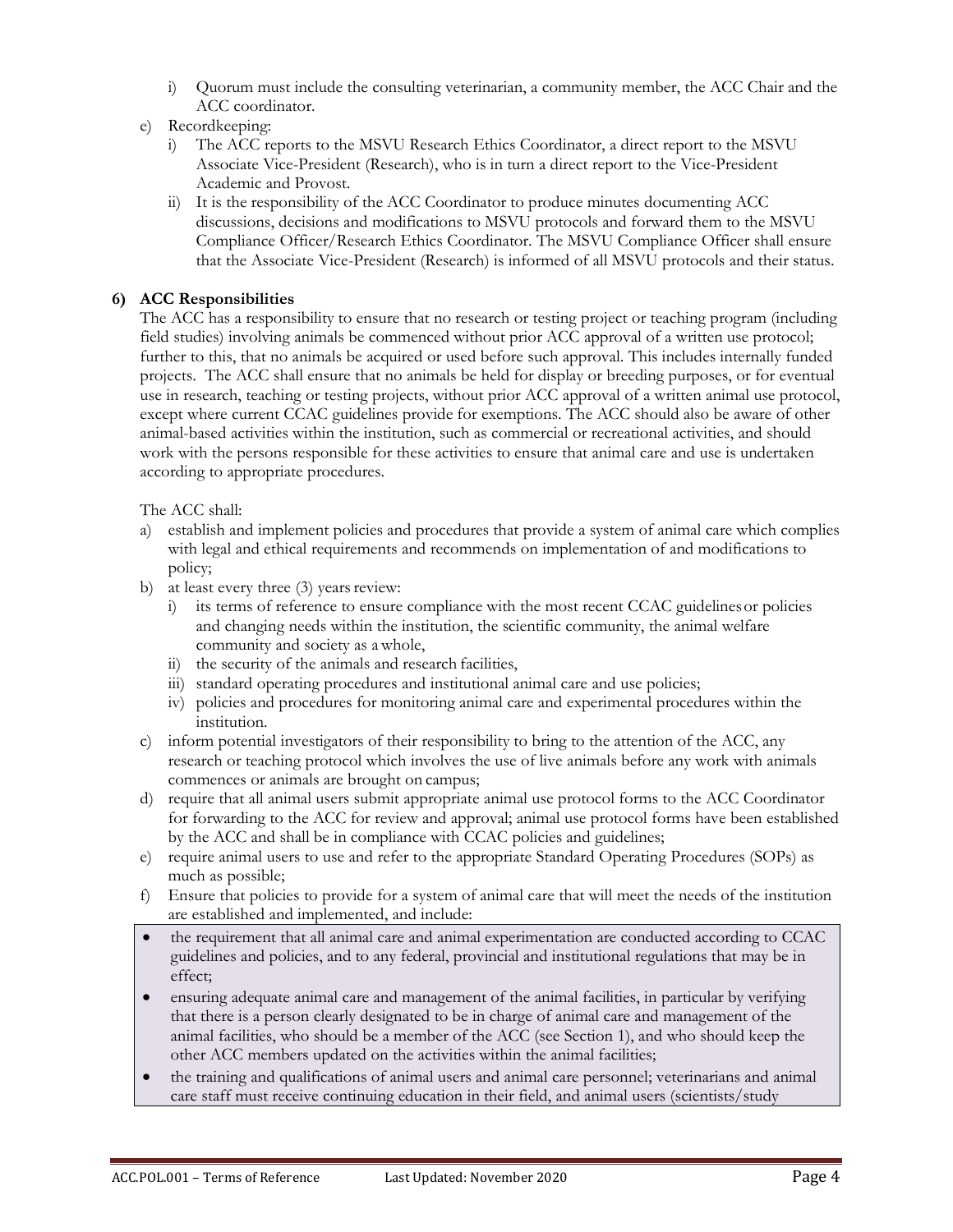directors, post-doctoral fellows, graduate students and research technicians) must receive appropriate training according to the CCAC guidelines on: institutional animal user training, 1999, either within the institution or through the programs of other institutions;

- an occupational health and safety program for those involved in animal care and use, in collaboration with the institutional authorities on occupational health and safety, that will appropriately protect all those who may be affected by animal-based work, according to CCAC guidelines (see Chapter VIII of Volume 1 (2nd Edn, 1993) of the CCAC Guide or the most recent CCAC guidance on occupational health and safety);
- standards of husbandry, facilities and equipment;
- standard operating procedures for all activities and procedures that involve animals, including animal care and facility management SOPs (typically produced by the veterinary and animal care staff), and animal use SOPs (typically produced by animal users, in collaboration with veterinary/animal care staff as needed); the ACC should receive all SOPs and ensure that all necessary SOPs are produced and regularly reviewed (see also Section 5a)iii));
- procedures for euthanasia;
- g) Ensure appropriate care of animals in all stages of their life and in all experimental situations. Veterinary care must be available. Formal arrangements must be made to obtain the services of a veterinarian, at least on a consultative basis, if they are not readily available within the institution. These formal arrangements must be based on the elements contained in the CALAM/ ACMAL Standards of Veterinary Care of the Canadian Association for Laboratory Animal Medicine (2004), which define the roles and responsibilities of veterinarians involved in scientific animal care and use programs;
	- i) Establish procedures, commensurate with current veterinary standards, to ensure that:
		- unnecessary pain or distress is avoided, and animal stress and injuries are avoided, whether during transfers of animals or in their normal quarters;
		- anesthesia and analgesia are properly and effectively used; the only exception to this may be when agents must be withheld as a scientifically justified requirement of the study, and that this has been approved by the ACC. Painful studies requiring exemption from the use of either anesthetics or analgesia must be subject to particular scrutiny, not only prior to approval, but also during the experiment;
		- appropriate post-operative care is provided;
		- all due consideration is given to animal welfare, including environmental enrichment;
- h) ensure that animal care users provide the following information for each protocol application: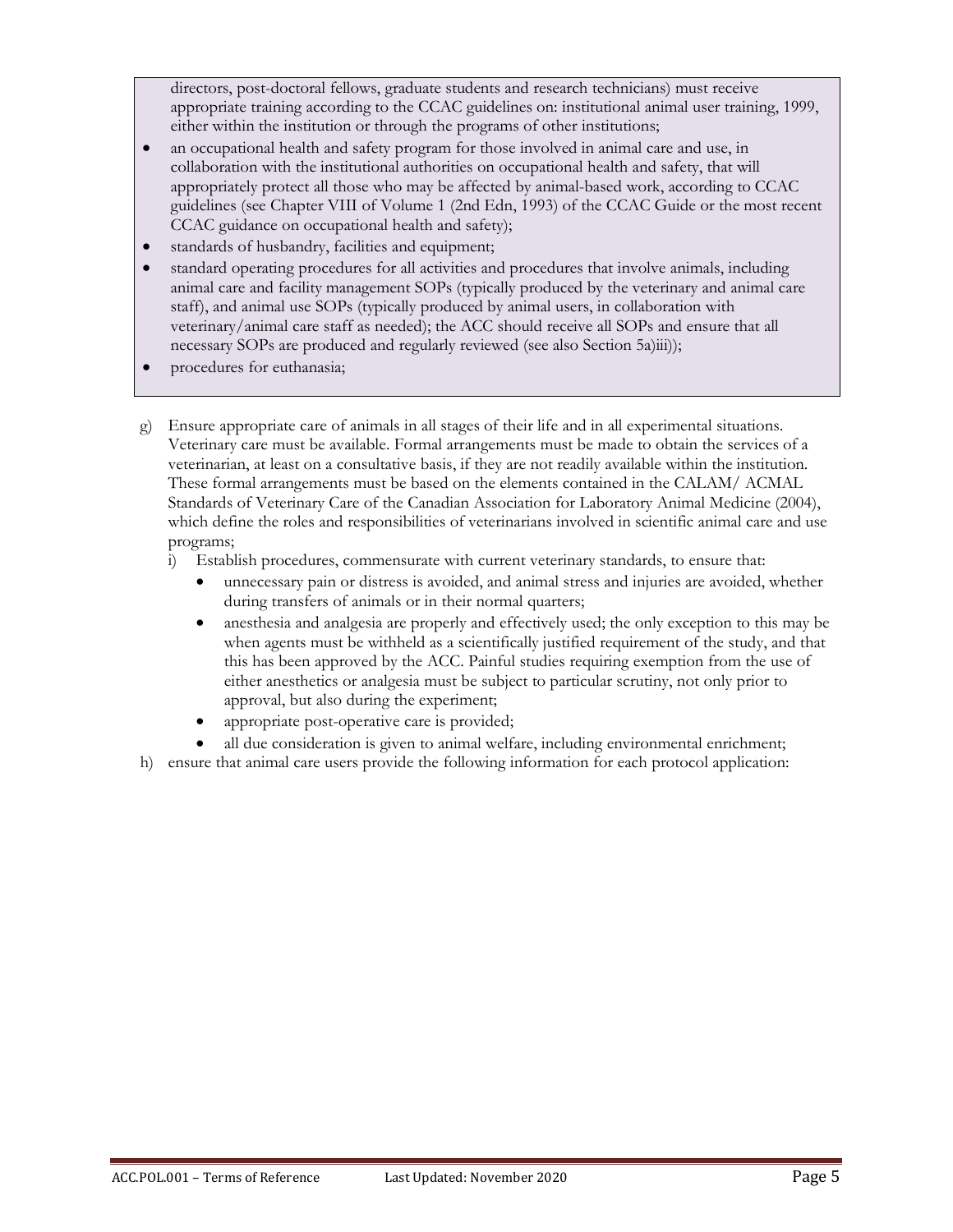- project title and descriptive procedural keywords or brief description of the procedures to be conducted on animals, as defined in the CCAC Animal Use Data Form;
- principal investigators/teachers, and all personnel (post-doctoral fellows, research staff, graduate and undergraduate students) who will handle animals, along with their training and qualifications with respect to animal handling (see point 3m) iii)); in the case of undergraduate students, who may have very little training, close supervision is required;
- departmental affiliation;
- proposed start date, proposed end date (if the study is to take place over more than one year, the work and numbers of animals for the first year only should be approved, and further work can then be approved in yearly protocol renewal(s) or new protocols - see Section 3g) on protocol renewals);
- for research or testing projects, funding source(s) and status of funding approval;
- for research projects, an indication of whether the project has received peer review for scientific merit;
- for teaching programs, a course number and an indication of whether the course has been bn reviewed with respect to the pedagogical merit of using live animals; institutional or departmental curriculum committees can be called upon to provide a review of pedagogical merit to the ACC; a specific appendix or separate protocol form can be used to better capture information relevant to the ethical review of teaching programs (see Section 12 of the CCAC guidelines on: animal use protocol review);
- for testing projects, an indication that the testing has been planned according to the most current regulatory requirements, using guidelines acceptable to the regulatory agency(ies) and which meet the requirements of the CCAC policy statement on: ethics of animal investigation; that the planned animal use not exceed the requirements of the regulatory authorities - if it does, justification for the additional animal use must be provided;
- lay summary;
- an indication of the use of biohazardous, infectious, biological, chemical or radioactive agents in animal-based projects; and, if so, an indication of institutional approval of this use;
- category(ies) of invasiveness in animal experiments and for wildlife studies as defined in the CCAC policy statement on: categories of invasiveness in animal experiments (1991), in Appendix D of CCAC guidelines one: the care and use of wildlife (2003), and Purpose of Animal Use (PAU) as defined in the CCAC Animal Use Data Form;
- information with regard to the Three Rs (replacement, reduction and refinement alternatives) of animal use, to include:
	- o a description of why sentient animals must be used for the project, of how the applicant arrived at this conclusion (e.g., searches of databases on alternatives), and of possible replacement alternatives (non-animal methods, cell/tissue culture, computer simulations, audio-visual teaching methods, the replacement of sentient animals with animals of lower sentiency, etc.) and justification if these are not to be employed;
	- o justification of the species and numbers of animals to be used over the course of the year, to emphasize reduction of animal use within an appropriate experimental design, while ensuring that sufficient numbers of animals will be used to fulfill requirements for statistical significance/scientific validity in the case of research projects, or for acceptance of regulatory tests;
	- o a description of all of the refinements to be employed to protect and enhance animal health and welfare, which may include:
	- o anesthesia and analgesia, including dosages and methods of use, for all invasive protocols; strong scientific justification must be provided for not using anesthesia or analgesia in the case of invasive protocols;
	- o other medical treatments as appropriate, as indicated through veterinary consultations;
	- o housing and husbandry methods, and environmental enrichment as a means to refine animal care; any limitations on environmental enrichment from that normally offered to animals in the institution, based on CCAC guidance, must be justified to the ACC;
	- o refinements to the procedures to be employed on the animals;
	- o refinements to the length of time that animals will be held/used;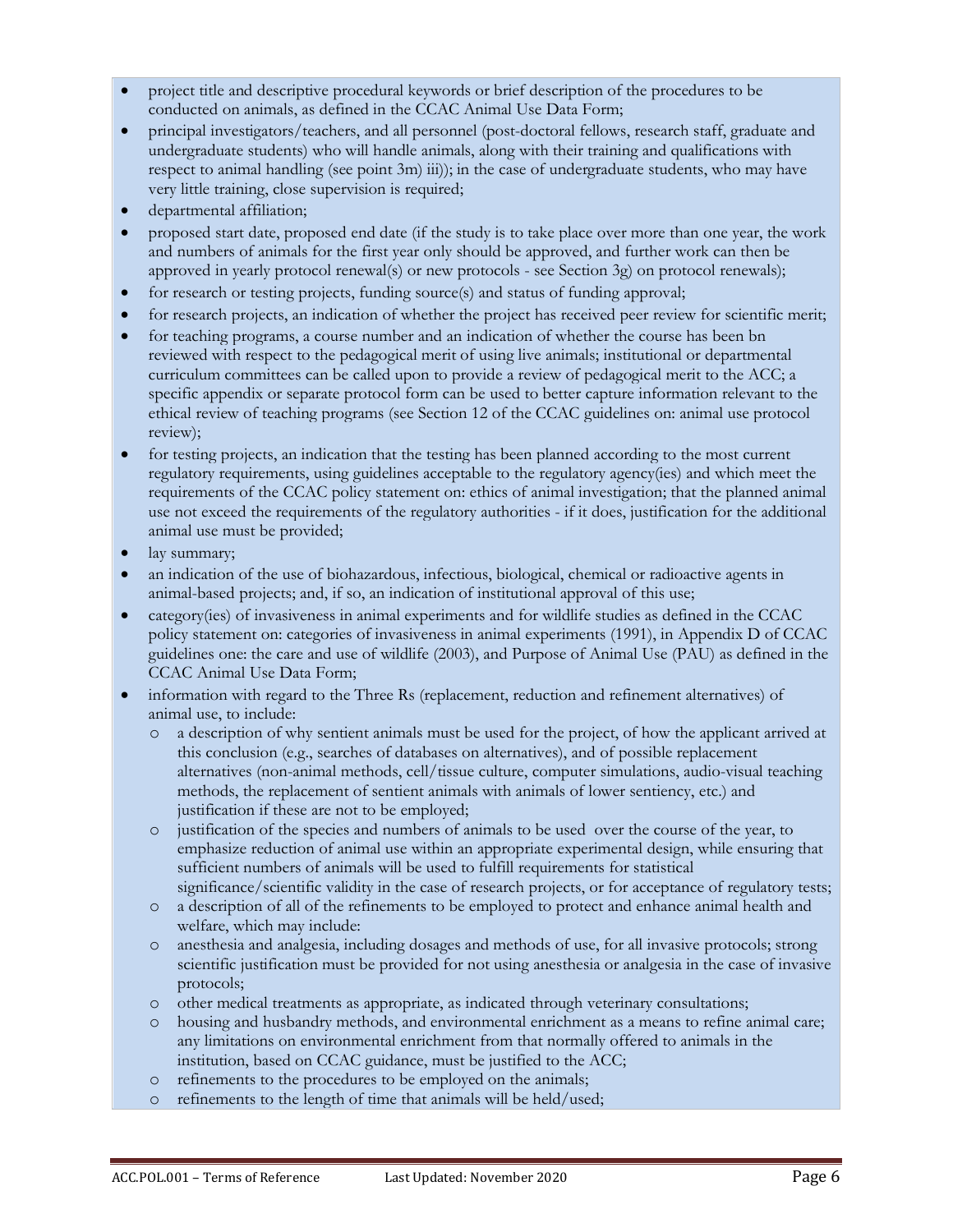- o any other possible refinements;
- a clear description detailing the procedures that are carried out on the animals (referring to appropriate SOPs as much as possible); the use of graphic representations is encouraged;
- a description of the experimental and human endpoint(s) of the experimentation, selected according to the CCAC guidelines on: choosing an appropriate endpoint in experiments using animals for research, teaching and testing, 1998 (refer to institutional SOPs, if available and relevant); the person(s) responsible for monitoring the animals and applying endpoints should be identified, and the schedule for monitoring animals and any relevant checklists of signs and symptoms to be used when evaluating the animals should be included; all protocols, even non-invasive ones, must identify endpoints, to ensure that any animals requiring treatment are treated and that animals are not simply kept indefinitely; relevant information for identifying and applying endpoints must be readily available, preferably posted, in the area where the animal-based work is taking place;
- a description of capture, restraint, transportation and/or housing of animals used in field studies, as well as any other information pertinent to field studies, such as capture of non target species, ecological impacts and potential injuries or mortality during capture or transportation, if relevant; wildlife studies should be addressed in either a separate section or appendix of the protocol form, or can have their own protocol form, especially where a significant number of wildlife studies are undertaken (see the suggested wildlife protocol form in Appendix B of the 2003 CCAC guidelines on: the care and use of wildlife);
- the method of euthanasia, if used; justification for any physical euthanasia methods, or for any methods that deviate from those described in the most recent CCAC guidance on euthanasia;
- a description of the fate of the animals if they are not to be euthanized, including the length of time that they are to be held;
- any other information considered important or necessary and pertinent, including information or results derived from any relevant previous protocols; the description and use of previous relevant results is particularly important to ensure that methodologies are not simply re-used without learning from any animal welfare problems that were encountered in the past, that the protocol continues to have relevant goals and methodology, and that appropriate refinements to protect and enhance animal welfare are sought and implemented;
	- i) ensure that each research project has been found to have scientific (or pedagogical) merit through independent peer review before approving the project; if the review is not carried out by an external, peer review agency, the ACC requires that it be obtained according to the CCAC policy statement on the importance of independent peer review of the scientific merit of animal-based research projects. The ACC has implemented a mechanism through which non-peer-reviewed projects are reviewed for their scientific merit either by calling upon the expertise of individual independent peers or by making use of scientific committees or advisory boards (see **ACC.POL.003 and ACC.POL.004**).
	- j) review and assess all animal use protocols, with particular emphasis on the CCAC policy statement on ethics of animal investigation and CCAC guidelines on animal use protocol review, as well as on all other relevant CCAC guidelines and policy statements. Where necessary, the ACC may require further supportive information from the investigator/teacher or meet with the investigator/teacher to ensure that all members of the committee understand the procedures to be used on the animal. Information exchanges and ACC discussions with protocol authors can be very useful, but protocol authors and members of their teams must always clearly remove themselves from ACC decisionmaking on their own protocols.
		- i) The committee must also ensure that all procedures comply with CCAC guidelines, and, if at variance with those guidelines, require justification for the variance on scientific grounds. ACCs should both discuss protocols and make decisions on them during full committee meetings, rather than through individual reviews, and should attempt to reach decisions by consensus.
		- ii) Electronic tools are widely used for protocol management purposes and to facilitate and expedite the submission and review of protocols. This is encouraged as long as ACCs or protocol review subcommittees continue to meet in person for protocol discussions and final approvals.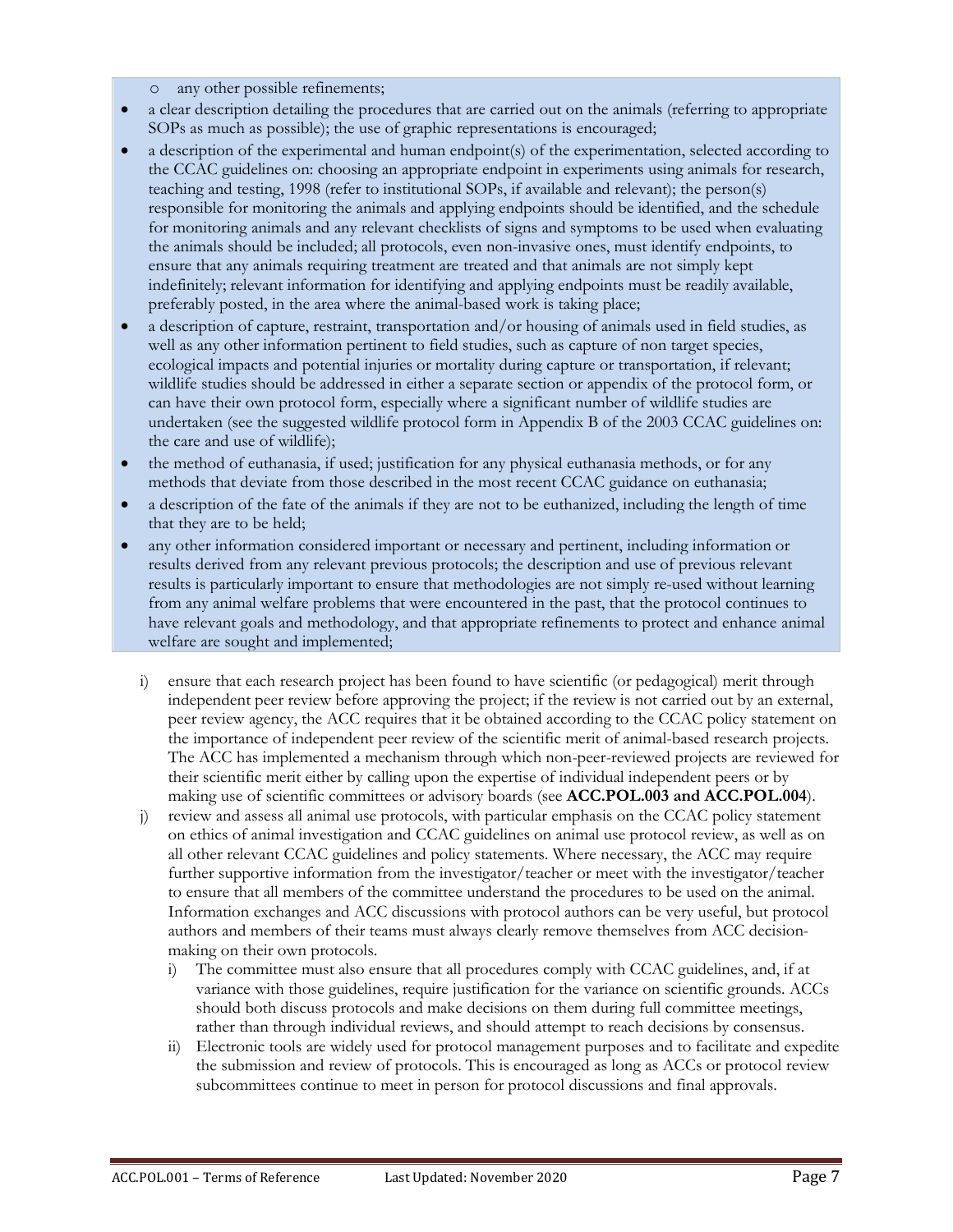- iii) The ACC may delegate the responsibility of interim approvals to an interim approval subcommittee, which must include at least one scientific member, one veterinarian and one community representative, one of which should preferably be the chair of the ACC. However, such interim approvals should only be used infrequently, and the interim review process, including exchanges between the ACC and protocol authors, must be documented and must then be subject to discussion and final approval at a full meeting of the committee.
- iv) The ACC has defined its protocol review process: the Animal Care Committee Review Process document (ACC.POL.005);
- k) ensure that animal users update their protocols with any modifications they intend to make, and approve any modifications to a protocol before they are implemented.
	- i) Minor modifications (e.g., 1 or 2 animal users added or removed, a small number of animals added, etc.), as defined by the ACC, can be approved by the Chair of the ACC or a delegate.
	- ii) For any major changes to a protocol, require that a new application be submitted.
	- iii) The ACC has defined criteria as to what constitutes a major change to a protocol (e.g., a considerable increase of the number of animals required vs. the number in the original protocol, a change of species, use of more invasive or more frequent procedures, use of entirely new procedures, or other criteria; see ACC.POL.005);
- l) Ensure that animal users report any unanticipated problems or complications, as well as on the steps they have taken to address the problem(s), to the ACC;
- m) Review all protocols annually, i.e., within a year of commencement of the project; annual renewals should be approved by at least a scientist, a veterinarian and a community representative and should be brought to the attention of the full ACC for its information. Institutions may choose to use a shorter protocol renewal form, but no matter what form is used, all protocol renewals must emphasize:
	- i) the number of animals used in the preceding year;
	- ii) the number of animals needed for the year to come, with a justification;
	- iii) a brief progress report, describing any complications encountered relative to animal use (unpredicted outcomes, and any animal pain, distress or mortality), any amendments to the original protocol, and any progress made with respect to the Three Rs of replacement, reduction and refinement of animal use;
	- iv) a brief report on the adequacy of the endpoints for the protocol, and on any complications encountered or refinements made relative to protecting animals from pain, distress or mortality; and
	- v) any other changes from the original protocol.
- n) ensure that:
	- all procedures comply with CCAC guidelines and policy statements, and, if at variance with those guidelines and policy statements, require justification for the variance on scientific grounds.
	- ensure that the pedagogical merit of teaching animal welfare protocols is evaluated;
	- encourage the use of pilot studies with few animals when new approaches, methods or products are being tried, before approving new, large scale protocols; ensure that animal users report to the ACC on the outcome (positive or negative) of any pilotstudies;
	- conduct Post-Approval Monitoring (PAM) also see Section 100 below which should monitor an appropriate amount of active protocols per year as deemed appropriate and based on risk. PAM can be via site visits and/or formal presentations to the ACC to ensure compliance by the investigators and to be proactive in anticipating concerns received from members of the community at large. In addition to PAM site visits, monitoring shall also include any combination of the following:
		- (1) copies of approved protocols and certifications sent from ACC to MSVU Research Ethics Coordinator Officer for MSVU records;
		- (2) periodic review of laboratory logbooks;
		- (3) monthly MSVU laboratory inspections by an externally contracted aquatic biologist, MSVU Safety Officer, researcher;
		- (4) at least one annual MSVU laboratory site visit by the ACC;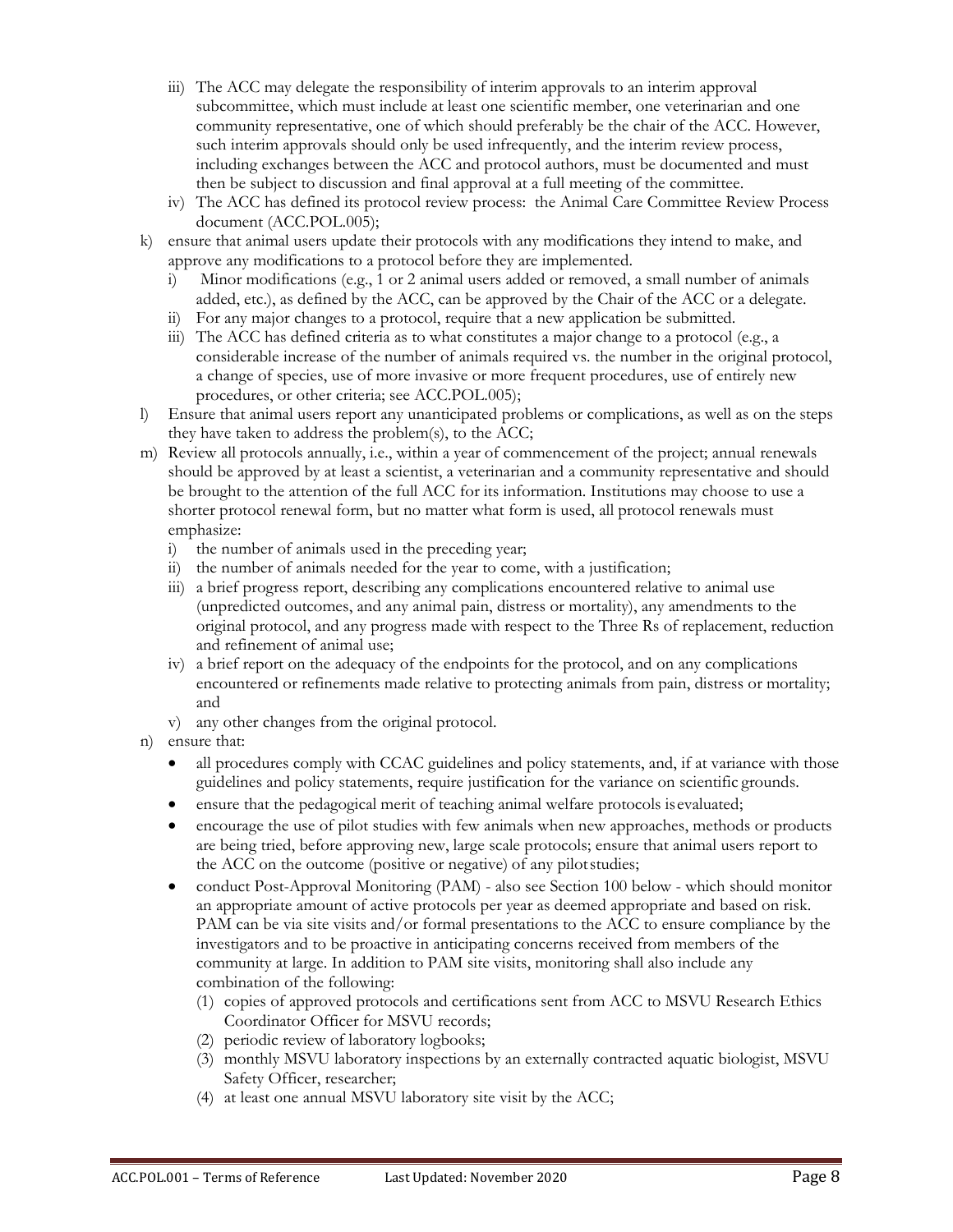- (5) periodic inspection by ACC Chair and/or veterinarian;
- (6) creation of photos and/or videos of research conducted in the laboratories, including care, breeding, experiments;
- (7) incident reports, veterinarian reports as well as site inspection reports to be filed with MSVU Compliance Officer and ACC;
- (8) copies of publications filed with MSVU Compliance Officer and ACC;
- *(9)* ensure that all MSVU laboratory personnel and other impacted MSVU community members are aware of the *Safe Disclosure of Employee Wrongdoing Policies and Procedures;*
- *(10)* annual meeting with MSVU Safety Officer, Director of Facilities Management, Compliance Officer, Researcher, Dean of Arts & Science and Lab Safety members to discuss animal research on campus, assess and rectify any deficits in SOPs, policies, etc.;
- o) maintain liaison with the CCAC Secretariat and with the provincial authorities, where applicable, and submit complete and accurate animal use information to the CCAC annually;
- p) liaise with the CCAC Secretariat and with the provincial authorities, where applicable, and submit complete and accurate animal use information to the CCAC annually;
- q) maintain a crisis management program for the animal laboratories and for the animal care and use program, in conjunction with any general institutional crisis management plan(s); and
- r) sponsor, from time to time, seminars or workshops on the use of animals in science and the ethics of animal experimentation; this should include a formal orientation session to introduce new ACC members to the animal care and use program and its members, policies and procedures, as well as to the animal facilities and to CCAC guidelines and policies.
- s) document all ACC discussions and decisions in the committee minutes and on attachments to the protocol forms;
- t) encourage the use of pilot studies with few animals when new approaches, methods or products are being tried, before approving new, large scale protocols. Ensure that animal users report on the results of any pilot studies, no matter whether they wish to pursue the study immediately or not, in order to preserve important data on various approaches to animal-based studies, whether they work well or not; and
- u) in the case of projects involving proprietary or patentable research or testing, ensure that as much information as possible is provided to the ACC in terms of what effects to expect on animal health and welfare, and insist on close monitoring of animals in order to respect the elements outlined in  $3$ ])."
- v) SMU and MSVU also have a responsibility to:
	- i) work with the ACC to ensure that all Committee members and animal users have the opportunity to become familiar with the Canadian Council on Animal Care guidelines and policies statements, federal, provincial or municipal statutes that may apply, as well as institutional requirements;
	- ii) support the work of the ACC by appointing a SMU ACC coordinator who will ensure that animal use protocols are well managed, that committee minutes and reports are produced and distributed promptly, that all exchanges between the ACC and animal users are well documented and filed in a timely manner, that ACC members and animal users are provided with necessary information; and that relevant communication with MSVU is undertaken in a thorough and timely manner. The Compliance Officer/Research Ethics Coordinator will be the point of contact for MSVU applications and administrative support.
	- iii) ensure that all ACC members and animal users have the opportunity to become familiar with the CCAC Guide and CCAC policy statement on ethics of animal investigation and all other CCAC guidelines and policy statements, federal, provincial or municipal statutes that may apply, as well as institutional requirements;
	- iv) ensure that ACC members are provided with the necessary initial training and ongoing learning opportunities to better understand their work and role; and
	- v) value and recognize the work performed by theACC.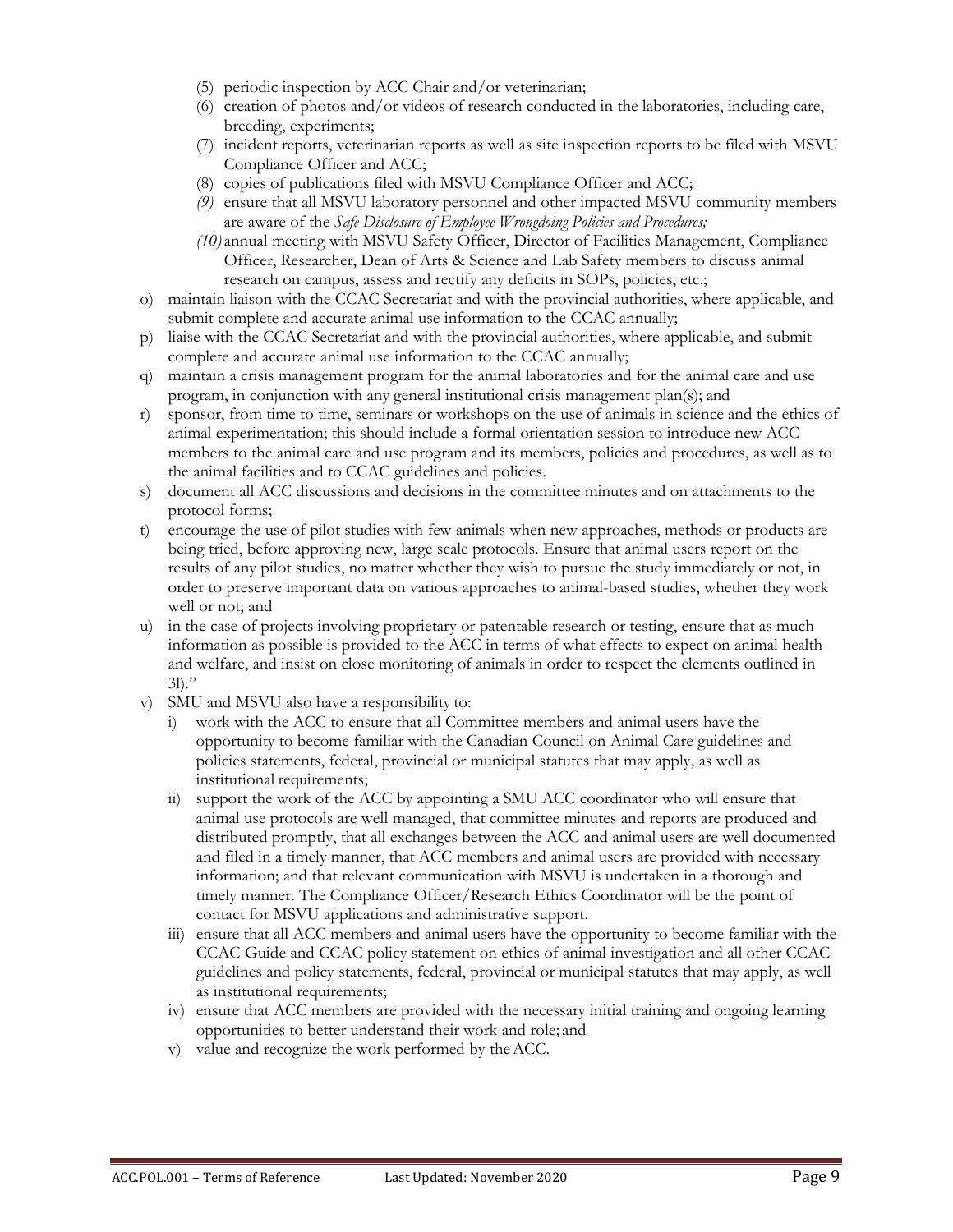# **7) Protocol Review**

The process of an animal use protocol review is detailed in the MSVU Animal Protocol Review (**ACC.POL.005),** and summarized in 8.a-8.l below. This document includes the requirements and procedures for scientific and pedagogical merit review, instructions for protocol authors on how to submit an animal use protocol form (AUPF), the process by which the SMU ACC conducts ethical reviews of AUPs, the criteria for major and minor amendments to approved AUPs, and how the ACC handles collaborations with other institutions.

- a) The ACC will review and assess all animal use protocols, with particular emphasis on the CCAC's Guide to the Care and Use of Experimental Animals, the Ethics of Animal Investigation policy statement and the guidelines on: animal use protocol review as well as on all other relevant CCAC guidelines and policy statements.
- b) Where necessary, the ACC can require further supportive information from the investigator/instructor or meet with the investigator/instructor to ensure that all members of the committee understand the procedures to be used on the animal.
- c) Protocols will be reviewed regarding the ethical treatment of animals in all aspects of the procedures including housing, maintenance and techniques.
- d) Protocols submitted to the ACC should include sufficient information written in non-technical language, where possible, to describe and justify the experiments and methods to beused.
- e) Normally protocols deemed to be CCAC Category of Invasiveness "E" will not be considered for approval.
- f) The ACC shall discuss each protocol and detailed recommendations shall be recorded.
- g) The ACC shall discuss protocols and make decisions on them during full committee meetings (except as otherwise provided) and shall attempt to reach decisions byconsensus.
- h) The protocol will either be approved, approved pending revision, or the Principal Investigator (PI) will be asked to re-submit.
- i) The PI will be advised of the Committee's decision by email, asked to respond to any recommendations by email.
- j) Each approved protocol shall be assigned a protocol number, which should be used to monitor the number of animals used.
- k) Research and teaching protocols may be approved for an additional one year upon receipt and approval of an annual report and request for renewal prior to expiry.
- l) Responsibility for interim review of protocols requesting immediate approval will be delegated to a protocol review subcommittee consisting of the ACC Chair, a veterinarian, a community representative, and the ACC Coordinator. If agreement cannot be reached on an interim review by the protocol review subcommittee, then the protocol should be submitted to the ACC for review. If approval is granted by the protocol review sub-committee, such interim approval will be subject to discussion and final approval at a full meeting of theACC.

#### **8) Appeals of ACC Decisions**

Appeals to negative decisions by the ACC involving MSVU researchers shall include, wherever possible, the MSVU AVPR and/or the MSVU Dean of Arts & Science.

- a) Because ethics review and the observance of research ethics at the University is premised on collegial relations between the ACC and researchers, a request for appeal must be a last resort.
- b) An appeal may only be made on the grounds that there has been a miscarriage of justice, such as an error in process, procedural irregularity, lack of due process, and exceptions to the precepts of natural justice such as bias.
- c) Any MSVU researcher's appeal of the ACC's decisions shall be made in writing to the SMU VPAR and copied to the MSVU AVPR who will jointly review the MSVU appeal and determine action.
- d) Written appeals must be received within 10 working days of an ACC negative decision.
- e) The mandate of those reviewing the appeal shall be to approve or reject the protocol as submitted.
- f) If an appeal is upheld, the ACC will immediately review the animal use protocol in question. Decisions on appeals are final.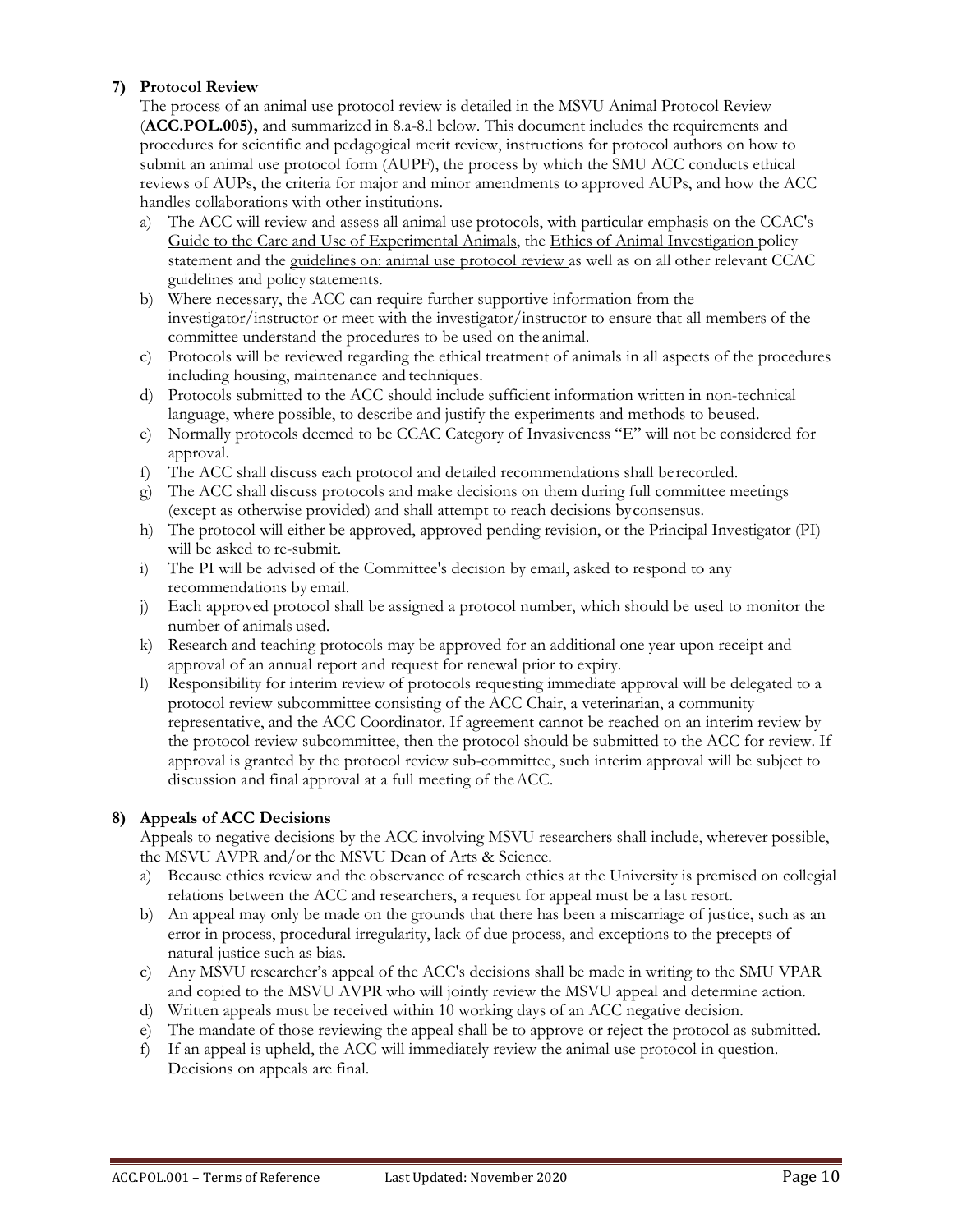# **9) Post-Approval Monitoring Program (PAM)**

A combination of onsite and remote PAM practices, veterinarian site visit and feedback, and scheduled site visits and feedback on animal facilities with full Committee participation, collectively constitutes a post- approval monitoring program. Feedback permits opportunities for real improvement and refinement of animal use, animal care, record-keeping, communications, training, and in the Committee's ability to fulfil its responsibility to determining and working to correct breaches of compliance most effectively. See the MSVU ACC Post Approval Monitoring Program policy document (**ACC.POL.006**) for full details.

## **a) ACC Site Visits**

- i) Scheduled site visits of the animal facilities at both SMU and MSVU are conducted once per year. Site-visits include the entire ACC membership, allowing all members the chance to visit animal care and use sites.
- ii) The ACC Site-Visit Checklist is used to capture the observations of the group and, following the group debrief, a single copy of the consolidated Checklist becomes the ACC Site-Visit report. The report is provided to the Facility Manager (as well as the MSVU Research Ethics Coordinator for MSVU-related reports) in a timely manner.
- iii) Where feedback from the site visit results in recommendations, the ACC communicates this to the Facility Manager, who responds to the recommendations with dates of completion to be sent to the Coordinator.

## **b) Consulting Veterinarian Site Visits**

- i) At least one site visit of the animal facilities at SMU and MSVU is conducted annually by the Consulting Veterinarian. These visits can be scheduled or non-scheduled visits.
- ii) The Veterinarian writes a report for submission to the VPAR and Facility Manager (as well as the MSVU Research Ethics Coordinator for MSVU-related reports) and a copy is provided to the ACC Chair for the ACC record. The report may include recommendations and the ACC must ensure that any recommendations and/or action items resulting from the vet site visit feedback/report be addressed in a timely manner.

#### **c) Breaches of Compliance**

- i) The ACC is the body responsible for determining and working to correct breaches of compliance with approved animal use protocols and SOPs. The ACC must work with animal users and handlers to ensure compliance with its decisions and with the conditions set out in approved protocols (e.g., through the implementation of its PAM program, and through regular site visits).
- ii) The Consulting Veterinarian and Animal Care Technician work in a collegial manner with animal users and attempt to correct deficiencies collaboratively.
- *iii*) Where there are persistent breaches of compliance or threats to the health and safety of personnel or animals at MSVU, these must be reported to the AVPR.
- *iv)* MSVU and the ACC Chair and ACC must promptly address these issues, through communications with the animal user(s), meetings and site visits, and further communications with the senior administrator, as necessary and in keeping with requirements of the *[Tri-Agency](https://rcr.ethics.gc.ca/eng/framework-cadre.html)  [Framework: Responsible Conduct of Research.](https://rcr.ethics.gc.ca/eng/framework-cadre.html)*

#### **10) References**

The following documents have been used extensively in the formulation of this policy.

- Canadian Association for Laboratory Animal Medicine (CALAM) [https://www.calam](https://www.calam-acmal.org/resources/Documents/CALAM-%20ACMAL%20STANDARDS%20OF%20VETERINARY%20CARE.pdf)[acmal.org/resources/Documents/CALAM-](https://www.calam-acmal.org/resources/Documents/CALAM-%20ACMAL%20STANDARDS%20OF%20VETERINARY%20CARE.pdf)[ACMAL%20STANDARDS%20OF%20VETERINARY%20CARE.pdf](https://www.calam-acmal.org/resources/Documents/CALAM-%20ACMAL%20STANDARDS%20OF%20VETERINARY%20CARE.pdf) (Retrieved August 2020)
- Canadian Council on Animal Care *- Categories of Invasiveness in Animal Experiments* [https://www.ccac.ca/Documents/Standards/Policies/Categories\\_of\\_invasiveness.pdf](https://www.ccac.ca/Documents/Standards/Policies/Categories_of_invasiveness.pdf) (Retrieved December 2019)